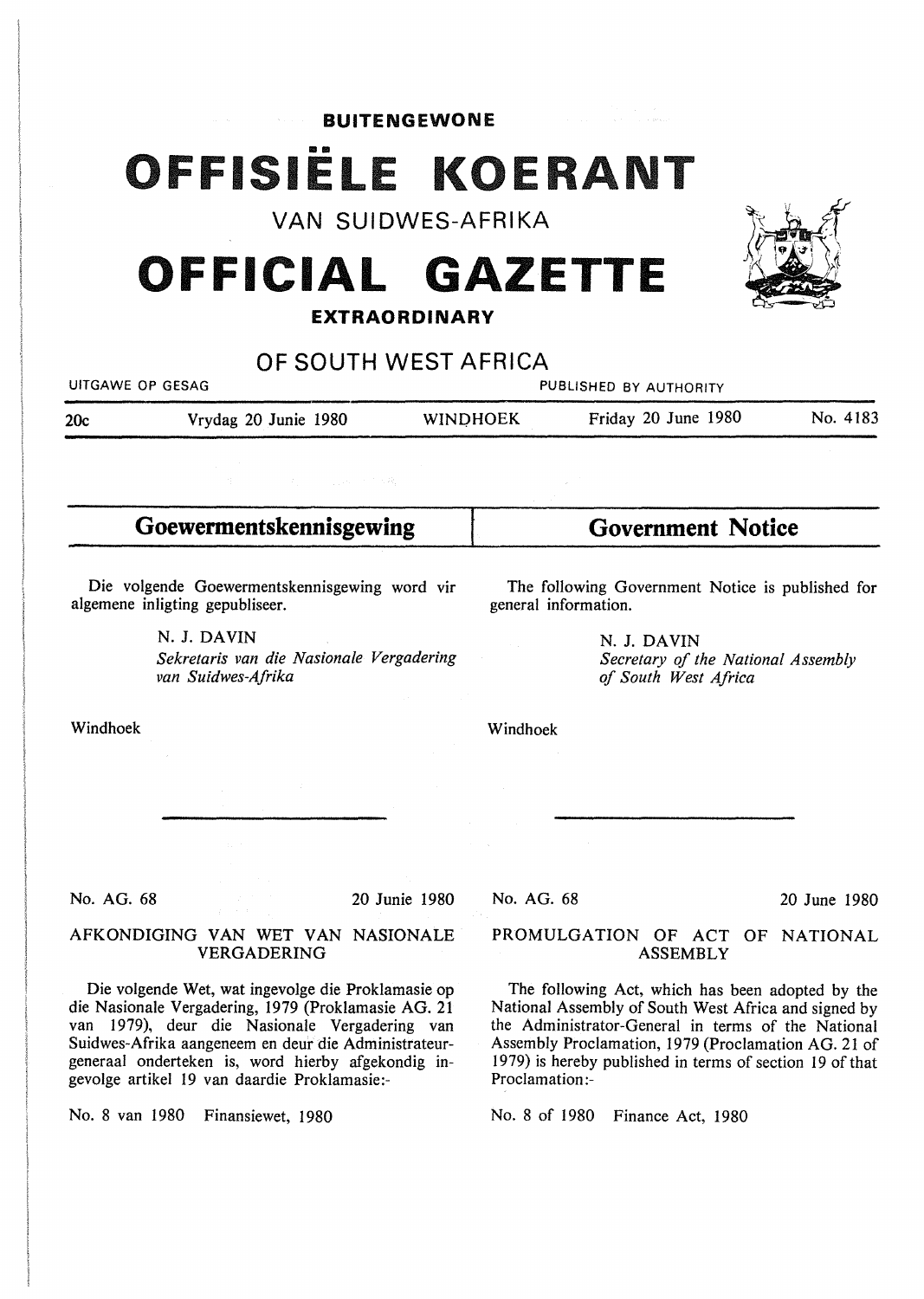$\sim 10^{11}$ 

a mata

arramentes.

**Wet No. 8, 1980** 

专注: 一出志, 《经》

**FINANSIEWET, 1980** 

*(Engelse teks deur die Administrateur-g{!neraal onderteken op 18 Junie 1980)* 

计关系函数 法特别性医院室

- BEST 이 나이 같이.

megan, a cannell Cor والمواضح والمتورد

## WET

Om voorsiening te maak vir die omskepping van ieningskuld van die Land- en Landboubank van Suidwes-Afrika in permanente kapitaal; vir die vrystelling van genoemde bank van die betaling van rente op 'n sekere bedrag geld; en vir aangeleenthede wat daarmee in verband staan.

**DAAR WORD BEPAAL deur die Nasionale Vergade**ring van Suidwes-Afrika, soos volg:-

Oms.kcpping van lcning~ 1. ( l) Die gelde in die voorbehoudsbepaling by artikel !9(2) van die Landbankwet, 1944 (Wet 13 van 1944), bedoel, word geag as permanente kapitaal aan die Land- en Landboubank van Suidwes-Afrika beskikbaar gestel te wees en bedoelde gelde is nie terugbetaalbaar nie en, ondanks die bepalings van genoemde artikel 19(2), is geen rente ten opsigte van bedoelde gelde betaalbaar nie.

> (2) Die bepalings van subartikel (1) word geag op 1 April 1980 in werking te getree het.

2. (I) Ondanks die bepalings van artikel 19(2) van die Landbankwet, 1944 (Wet 13 van 1944), is geen rente betaalbaar nie op die bedrag van R 7 000 000 wat ingevolge artikel l 9(l)(b) van genoemde Landbankwet, 1944, deel van die fondse van die Land- en Landboubank van Suidwes-Afrika uitmaak en wat aan hom betaal is uit geld wat kragtens die Addisionele Begrotingswet, 1979 (Wet 8 van 1979), en die Tweede Addisionele Begrotingswet, 1979 (Wet 17 van 1979), deur die Nasionale Vergadering van Suidwes-Afrika, bewillig is. SKIDSGADNET

(2) Die bepalings van subartikel (1) word geag op 18  $\leq$  18  $\leq$ September 1979 in werking te getree het. die Sanker is die Steaten werden werden is der Steaten werden verwendet is der Steaten verwendet in der Steaten

i skala postaničnih popularnom kraljem od ostali s

的神经 法法庭经济的 经营业 医无足见

3. Hierdie Wet heet die Finansiewet, 1980.

特别 全球的复数形式 网络小部分的

a stablista na st

skuld van Land- en Landboubank van Suidwes-Afrika in permanente kapitaal. 19236 tar est lacousk valla un

ard saft sa

Vrystelling van Land- en<br>Landboubank van Suid-<br>wes Afrika van betaling<br>van rente op 'n sckere hcdrag. geld.

0891 (End 0)

FRID BRI -

共通 一部  $\{A, Z, C\}$ , with  $\{A, Y\}$ Vijare (227

นเมาเป โรงพุธโนย ควรราชธานายอิต al tempo que applicamente due d .<br>Spark på valt se dette av de bes **Kort titel.** The consequence of the consequence of the consequence of  $\mathbf{K}$  and  $\mathbf{K}$ .<br>Na si serik politica vitinsi skeleti bil popular sinta na sa sa provincija s predstavi sa sa sa na na matemati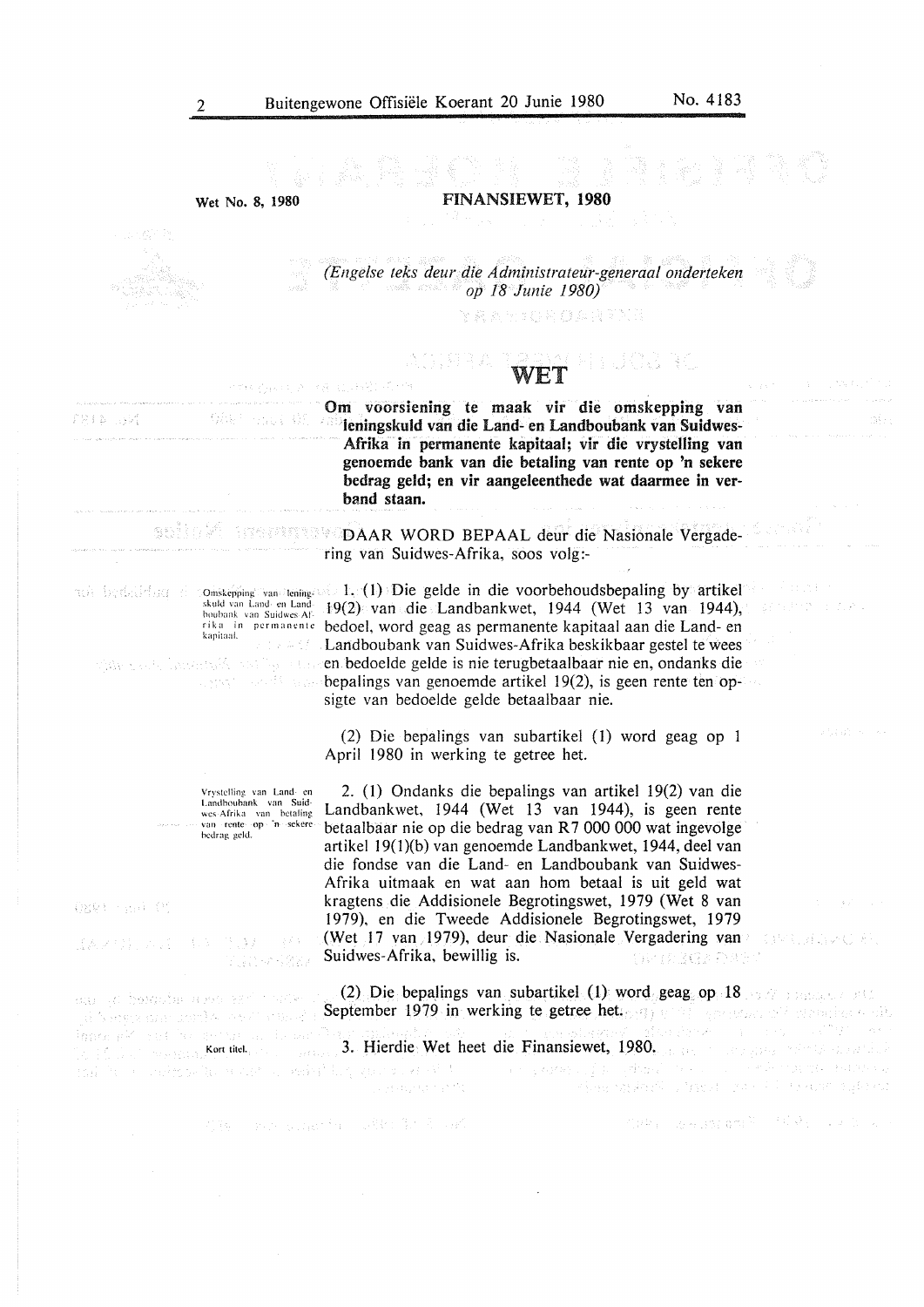### FINANCE ACT, 1980

Act No. 8, 1980

*(English text signed by the Administrator-General on 18 June 1980)* 

## ACT

To provide for the **conversion** of **loan liability of the Land and Agricultural Bank** of **South West Africa into permanent capital; for the exemption of the said bank from the payment of interest on a certain amount of money; and for matters connected therewith.** 

BE IT ENACTED by the National Assembly of South West Africa, as follows:-

1. (I) The moneys referred to in the proviso to section 19(2) of the Land Bank Act, 1944 (Act 13 of I 944), shall be deemed to have been made available to the Land and Agricultural Bank of South West Africa as permanent capital and such moneys shall not be repayable and, notwithstanding the provisions of the said section 19(2), no interest shall be payable in respect of such moneys.

(2) The provisions of subsection (1) shall be deemed to have come into operation on I April 1980.

2. (1) Notwithstanding the provisions of section 19(2) of the Land Bank Act, 1944 (Act 13 of 1944), no interest shall be payable on the amount of R7 000 000 which in terms of section 19(1)(b) of the said Land Bank Act, 1944, forms part of the funds of the Land and Agricultural Bank of South West Africa and which was paid to it from money appropriated under the Additional Appropriation Act, 1979 (Act 8 of 1979), and the Second Additional Appropriation Act, 1979 (Act 17 of 1979), by the National Assembly of South West Africa.

(2) The provisions of subsection (1) shall be deemed to have come into operation on 18 September 1979.

3. This Act shall be called the Finance Act, 1980.

Conversion of loan liability of Land and Agricultu-ral Bank of South West Africa into permanent capital.

Exemption of Land and Agricultural Bank of South West Africa from pay-ment of interest on a certain amount of money.

Short title.